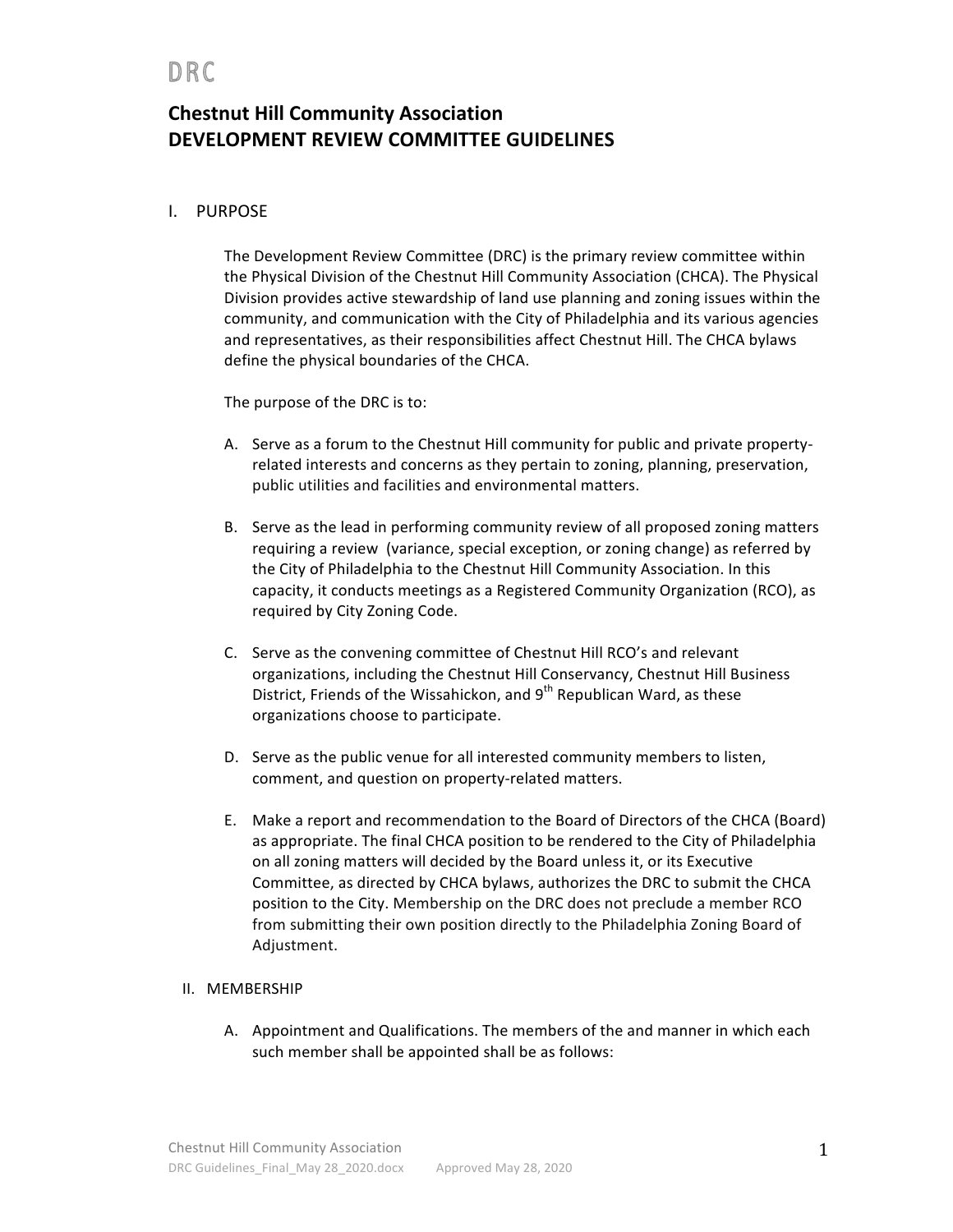- i. The Vice President Physical Division of the CHCA (VP- Physical), as appointed according to CHCA bylaws.
- ii. Co-Chairs, as recommended by the VP Physical, and appointed by the President of the CHCA, with the approval of the Board. At any given meeting, one co-chair serves as Chair.
- iii. One member of the Streetscape Committee of the CHCA, appointed by the Streetscape Committee.
- iv. Two members of the Land Use Planning and Zoning Committee ("LUPZC") of the CHCA, appointed by the LUPZC.
- v. One member of any other committee of the CHCA Physical Division as may from time to time exist (Traffic, Parking, Trees, etc.), agreed to by the VP Physical and appointed by their committee members.
- vi. One member each of the Boards of Chestnut Hill RCO's including the Chestnut Hill Conservancy, the Friends of the Wissahickon, and the  $9^{th}$  Republican Ward (all known as "Interlocking Director Members").
- vii. One member each of the Boards of the Chestnut Hill Business District (CHBD) and the Chestnut Hill Parking Foundation (CHPF", (all known as "Interlocking Director Members").
- viii. If at any time a member of the DRC is found to not be performing to the satisfaction of the committee, as agreed upon by them, a co-chair shall request the VP Physical or CHCA President to address the concern with the member, and then by discussion with the CHCA committee and interlocking organization as necessary.
- B. Alternates. In the event that the appointed member cannot attend, each member shall appoint an alternate member from their committee or board to attend and vote as a member of the DRC.
- C. CHCA Membership. Each CHCA committee member of the DRC must be a member of the CHCA; this requirement does not apply to members from other organizations.
- D. Term. All members of the DRC other than the VP- Physical, may serve 2 two year terms or until their successors have been approved by the CHCA Board and have attended their first DRC meeting. Each Member shall serve until his or her successor is appointed. In the case of a vacancy, it shall be the responsibility of the appointing committee to immediately select a replacement.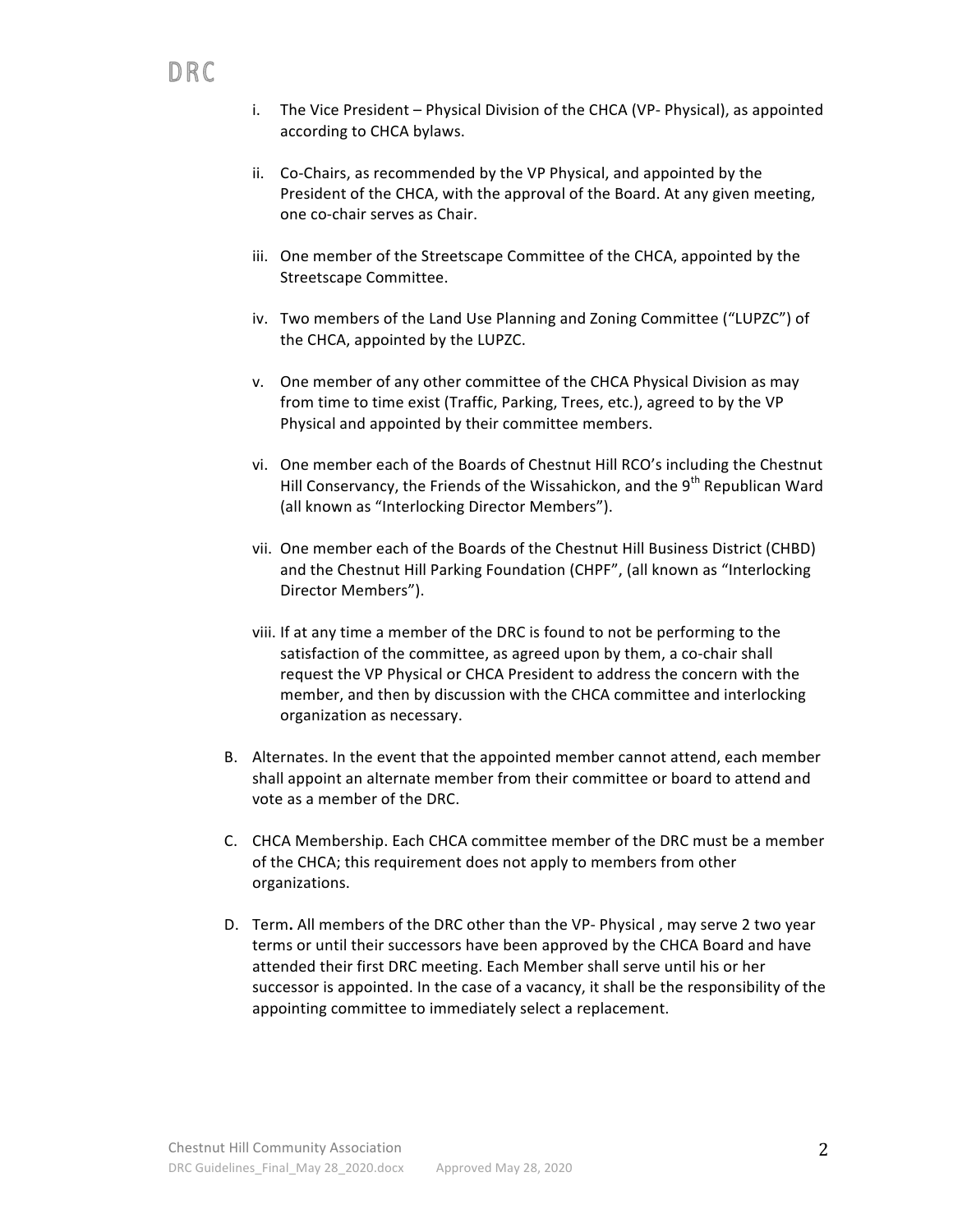#### III. MEETINGS

All DRC meetings are public, to be held in a regularly published location as listed in the *Chestnut Hill Local and on the CHCA website.* 

- A. Schedule: DRC meetings are the third Tuesday of each month, at 7:00 pm, in an accessible location. The chair or co-chair shall supply an agenda that includes action items as well as other items to be discussed.
- B. Minutes: Every meeting shall be recorded by a minute-taker. Minutes are to reviewed at the next month's meeting for approval and then listed in the CHCA website.
- C. Quorum: For the purposes of voting on a RCO decision, a quorum shall consist of no less than four people.
- D. Rules of Conduct: DRC meetings shall be conducted in accord with the discretion of the DRC Chair and as informed by Roberts Rules of Order.
- E. Executive Session: DRC maintains the option of going into executive session to discuss matters unrelated to RCO property reviews. The subject category will be announced prior to going into executive session. The Chair of the DRC meeting is responsible for chairing the executive session and its attendees. If an RCO-related vote is needed, the DRC will first come out of executive session.
- F. Special Meetings: a Co-Chair of the DRC or not less than one-third of all of the members of the DRC may call special meetings of the committee at any time. Such meetings shall be open to the public. RCO-related matters must be publicized in the Chestnut Hill Local prior to holding the special meeting.
- G. An annual meeting of the DRC shall be held at calendar-year end to review all the actions and goals of the DRC. An end-of-year activities list will be presented to the CHCA board.

# IV. VOTING

- A. Quorum. For the purposes of voting on an RCO decision, a quorum shall consist of no less than four people.
- B. Eligibility. Voting: Each member including the Chair shall be entitled to one vote on any matter submitted to a vote of the DRC. The Chair only votes in the event of a tie. The DRC's vote is submitted as a recommendation to the CHCA Board for consideration of its final decision. The VP Physical Division shall not vote on the DRC unless they also serve as a member and representative of another CHCA Physical Division Committee.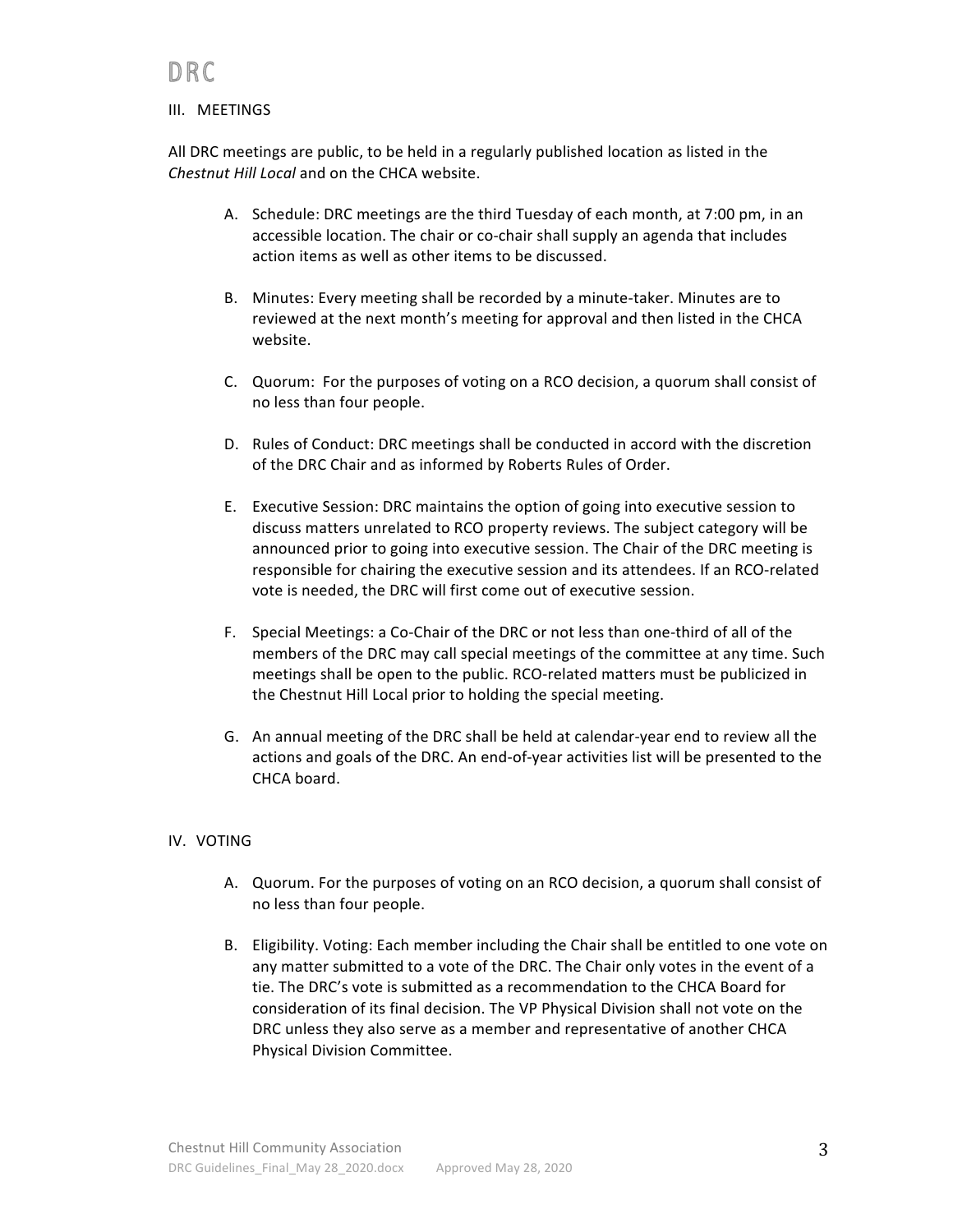- C. Proxy votes. Proxy votes are not permitted, since it is presumed that information presented at the meeting will contribute significantly to the decisions made by the DRC members. Members unable to attend may, however, send a written statement or opinion to be read at the meeting.
- D. DRC members should be alert to potential conflicts of interest and shall recuse themselves from voting when a conflict of interest exists on a particular agenda item. Conflicts of interest arise from situations in which the DRC member:
	- Has been professionally retained for the project;
	- Has a financial interest in the project, and/or;
	- Has some other significant and material relationship to the project.

# V. OFFICERS & STAFF

- A. Officers. The officers of the DRC are the Chair or Co-Chairs, who shall hold office for a term of one year or until their successors are appointed. The Chair of the DRC shall preside at all meetings of the DRC and shall perform such other duties as may be assigned by the DRC. Two Co-Chairs, with one designated as Chair prior to each meeting may share the position of Chair. In order to qualify as Co-Chair, a candidate must have one full year of serving on a CHCA Physical Division committee, and must be a member of the CHCA.
- B. Staff. The staff is compensated employees of the CHCA and include:
	- i) Executive Director. The Executive Director manages the staff assigned to the Physical Division, creates the weekly agenda of the Physical Division as it appears in the Chestnut Hill Local, and attends to any specific needs of the Physical Division as they arise.
	- ii) Recorder. The Recorder shall keep the minutes of all meetings of the DRC for review and approval at the immediately subsequent meeting. (NOTE: All minutes are also kept in the CHCA office and on the CHCA website.)
	- iii) Development Review Coordinator. The Development Review Coordinator communicates with applicants throughout the review process, assures that the DRC has all needed information for each DRC application and determines, in a consultation with the Chair, that an application is complete and ready for review by the DRC. Additionally, the coordinator provides weekly updates to the Executive Director, creates an annual review schedule, communicates with other community RCO's as needed, provides legislative and regulatory information to the Physical Division, drafts CHCA position letters to the Zoning Board of Adjustment (ZBA), attends hearings at the ZBA as needed, and assists for such other purposes as the DRC may request from time to time.